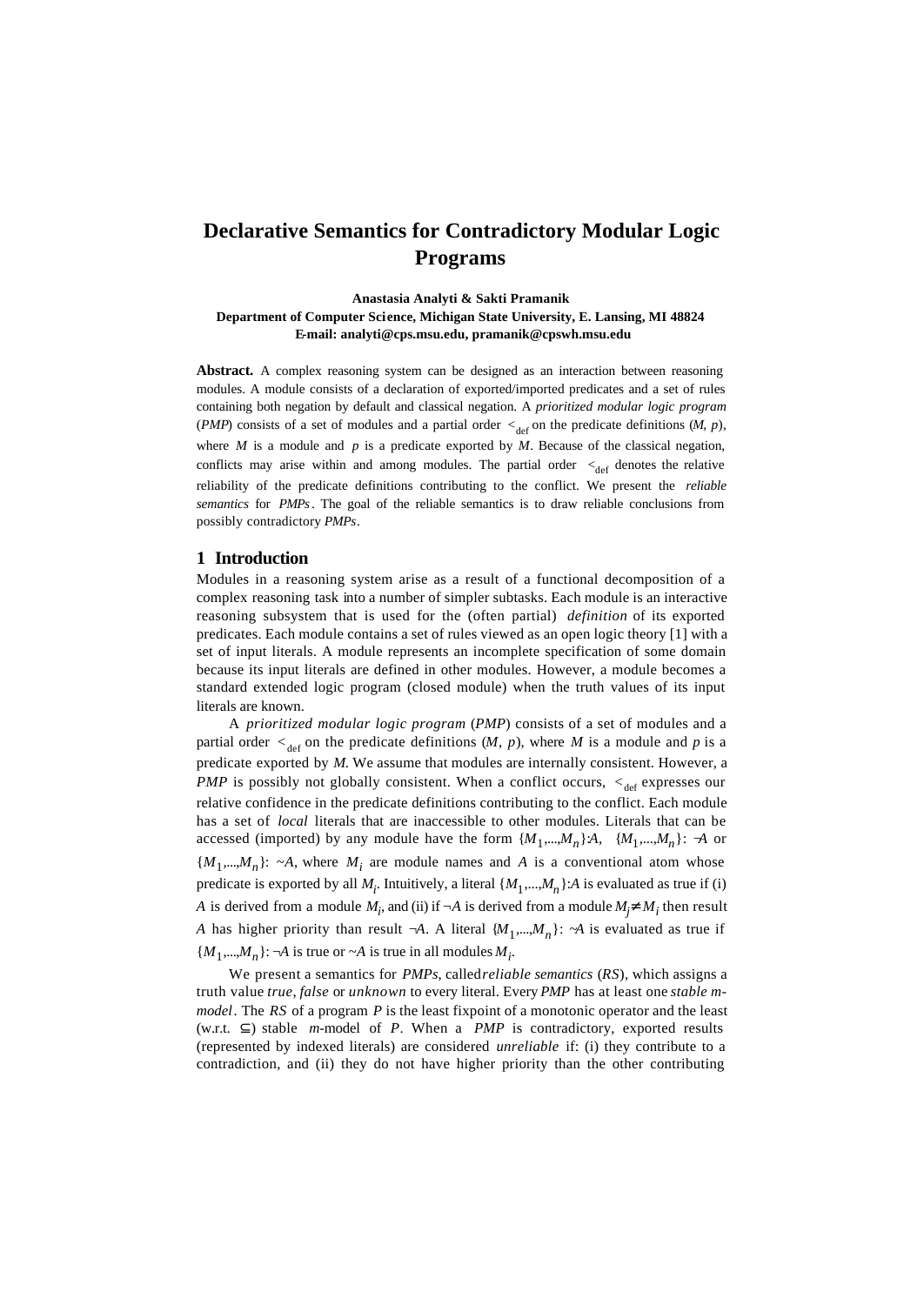results. The *RS* of a *PMP*, *P*, represents the skeptical meaning of *P* and thus, none of its conclusions is based on unreliable exported results. Credulous conclusions are obtained by isolating the conflicting results in the multiple stable *m*-models of *P*.

### **2 Informal Presentation and Intuitions**

Our framework can be used for the representation of result-sharing cooperating agents [14]. A complex task is statically decomposed into a set of simpler subtasks, each assigned to an agent. Agents may have overlapping or even identical capabilities. Therefore, it is possible that they export agreeing or contradictory results. When agents *M*1 , *M*2 export contradictory conclusions about a literal *L*, the truth value of *L* w.r.t. *M*1 ,  $M_2$  (expressed by the truth value of the literal  $\{M_1, M_2\}$ :*L*) is unknown. Yet, agents  $M_1$ , *M*2 maintain their individual beliefs about *L* which is expressed by the truth value of the literals  $\{M_1\}:\mathcal{L}, \{M_2\}:\mathcal{L}$ , respectively.

**Example 2.1**: Sensors  $S_1$ ,  $S_2$  are gathering information from two different angles about the persons entering a building. Modules  $M_1, M_2$  are assigned with the identification of terrorists based on the information collected from sensors  $S_1$ ,  $S_2$ , respectively. Each module *M*<sup>1</sup> , *M*2 exports the result *entered*(*terrorist*) (resp. ¬*entered*(*terrorist*)) iff it reaches the conclusion that an (resp. no) terrorist has entered the building. It is possible that *M*<sup>1</sup> , *M*2 disagree, i.e., *M*<sup>1</sup> exports *entered*(*terrorist*) whereas *M*<sup>2</sup> exports ¬*entered*(*terrorist*). The results exported by *M*<sup>1</sup> , *M*2 can be queried by other modules in various ways. For example,

• *Query*<sup>1</sup> ←{*M*<sup>1</sup> }:*entered*(*terrorist*), {*M*<sup>2</sup> }:*entered*(*terrorist*).

*Query*<sub>1</sub> is true if *entered*(*terrorist*) is true in both  $M_1$ ,  $M_2$ . *Query*<sub>1</sub> is false by default if *entered*(*terrorist*) is false (by default or classically) in at least one of  $M_1, M_2$ .

•  $Query_2 \leftarrow \{M_1, M_2\}$ : entered(*terrorist*).

*Query*<sub>2</sub> is true if *entered*(*terrorist*) is true in at least one of  $M_1$ ,  $M_2$  and  $M_1$ ,  $M_2$  do not disagree. *Query*<sub>2</sub> is false by default if *entered*(*terrorist*) is false in both  $M_1, M_2$ .

•  $Query_3 \leftarrow \{M_1\}$ : ~*entered*(*terrorist*).

*Query*<sup>3</sup> is true if *entered*(*terrorist*) is false in *M*1 (even if *entered*(*terrorist*) is true in  $M_2$ ).

Individual agent theories are assumed to be consistent. Yet, the consistency of the union of agent theories is not assured. As we saw in Example 2.1, one case of contradiction is when independent modules export contradictory results. In this case, the contradiction depends only on the independent modules and it is relatively easy to resolve. Yet, generally, contradictions may involve several module interactions. For example, an agent exports a faulty result, this result is imported by another agent which exports a faulty result based on the imported faulty result. After a few module interactions, contradiction may arise in two ways : (i) Complementary literals are derived inside an module. (ii) Complementary literals are exported from two different modules.

When contradiction appears, the sources of the contradiction are traced back to the contributing exported results. Domain specific information might indicate that some exported results are more reliable (have higher priority) than others. Let  $res_1$  and  $res_2$  be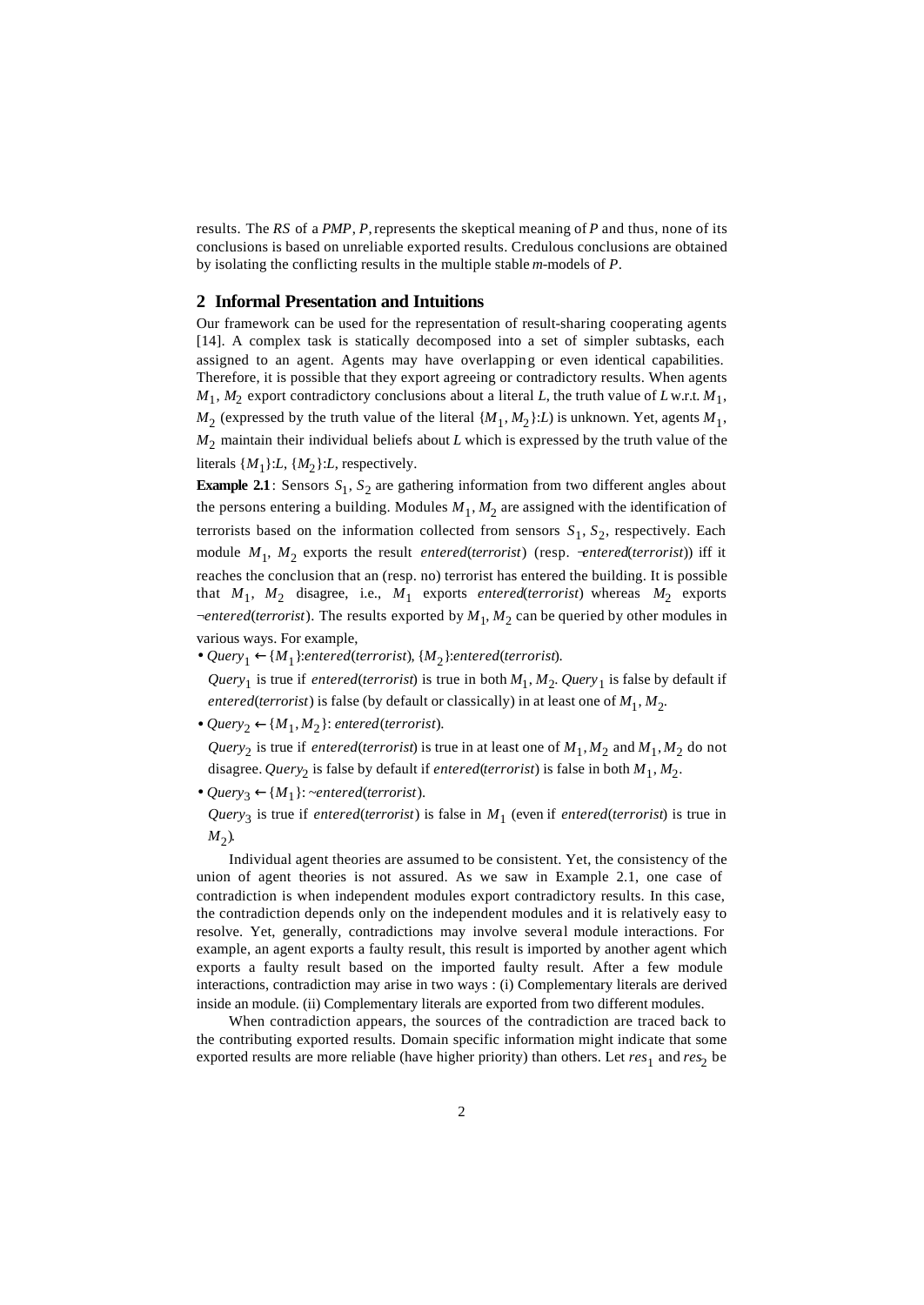two exported results contributing to the contradiction. If  $res<sub>1</sub>$  has higher priority than *res*2 and no contradiction arises without *res*2 then only *res*1 is taken into account. If the priority of  $res_1$ ,  $res_2$  cannot be compared then both are eliminated from RS (skeptical approach).

#### **3.** *m-***models for Prioritized Modular Logic programs**

Our alphabet contains a finite set of constant, predicate and variable symbols from which ordinary atoms are constructed in the usual way. It also contains a finite set of module names. An *indexed atom* has the form  $\{M_1, \ldots, M_n\}$ :*A*, where *A* is an ordinary atom and *M<sup>i</sup>* are module names. A *classical literal* is either an atom *A* or its classical negation  $\neg A$ . The classical negation of a literal *L* is denoted by  $\neg L$ , where  $\neg(\neg L)\exists L$ . A *default literal* is the default negation  $\neg L$  of a classical literal *L*, where  $\neg (\neg L)=L$ . A literal is called *indexed* when its corresponding atom is indexed. We define  $\{M_1, ..., M_n\}$ : $\neg A$  =  $\neg{M_1,\ldots,M_n}:A$  and  ${M_1,\ldots,M_n}:A = \neg{M_1,\ldots,M_n}:A$ , where  $M_i$  are module names and *A* is an ordinary atom. The classical literals *L*, ¬*L* are called *complementary* to each other. The predicate of a literal *L* is denoted by *pred<sup>L</sup>* .

A module with name *M* is a tuple  $\langle Exp_M, Imp_M, R_M \rangle$ . The set  $Exp_M$  contains the predicates that are exported (defined) by  $M$ . The set  $Imp_M$  contains the predicates imported by *M*. The set  $R_M$  contains rules of the form:  $L \leftarrow L_1, ..., L_m, \sim L_{m+1}, ..., \sim L_n$ , where  $L$  is a non-indexed classical literal and  $L_i$  are classical literals. If an indexed literal  ${M_1,...,M_n}$ :*L* is in the body of a rule then *M* imports *L* from the modules  $M_1,...,M_n$ . If a non-indexed literal *L* is in the body of a rule and  $pred_{\mathcal{L}} \in Imp_{\mathcal{M}}$  then *M* imports *L* from all modules that export *pred<sup>L</sup>* .

A *prioritized modular logic program* (*PMP*), *P*, is a pair <*Mod<sup>P</sup>* , *<*def >. *Mod<sup>P</sup>* is a set of modules and  $\lt_{def}$  a partial order on *Def<sub>P</sub>*, where *Def<sub>P</sub>* ={(*M*,*p*) | *M*∈*Mod<sub>P</sub>* and *p*∈*ExpM*}. Each pair (*M*,*p*)∈*DefP* represents the *definition* of predicate *p* in module *M*. If { $M_1$ ,..., $M_n$ }:*L* is an indexed literal appearing in *P* then  $(M_i, pred_l) \in Def_P$ , ∀*i*≤*n*.

Individual modules are assumed to be consistent but their union may be inconsistent. Thus, when complementary literals are derived within a module *M*, it is because of unreliable information imported by *M*. When literals *L*, ¬*L* are derived from different modules *M*, *M'*, it is because the definition of *pred<sup>L</sup>* in *M*, *M'* is unreliable or the information imported by  $M$ ,  $M'$  is unreliable. When conflict occurs,  $\langle \cdot \rangle_{\text{def}}$  expresses our relative confidence in the predicate definitions contributing to the conflict. Let (*M*,*p*) and  $(M', p')$  be in *Def<sub>P</sub>*. The notation  $(M, p) < (M', p')$  (resp.  $(M, p) \nless M', p'$ ) means that the definition of  $p$  in  $M$  is less (resp. not less) trusted than that of  $p'$  in  $M'$ . Intuitively, a literal *L* exported by a module *M* is reliable if it does not contribute to any derivation of complementary literals caused by definitions  $(M'p') \nless (M,pred_L)$ . Note that, the reliability of *L* is not affected by predicate definitions less trusted than the definition of *pred<sup>L</sup>* in *M*.

We define  $S_L = \{MeMod_P \mid pred_L \in Exp_M\}$ , where *L* is a literal. The indexed literals *SL* :*L* are called *globally indexed*. To simplify the presentation of the semantics a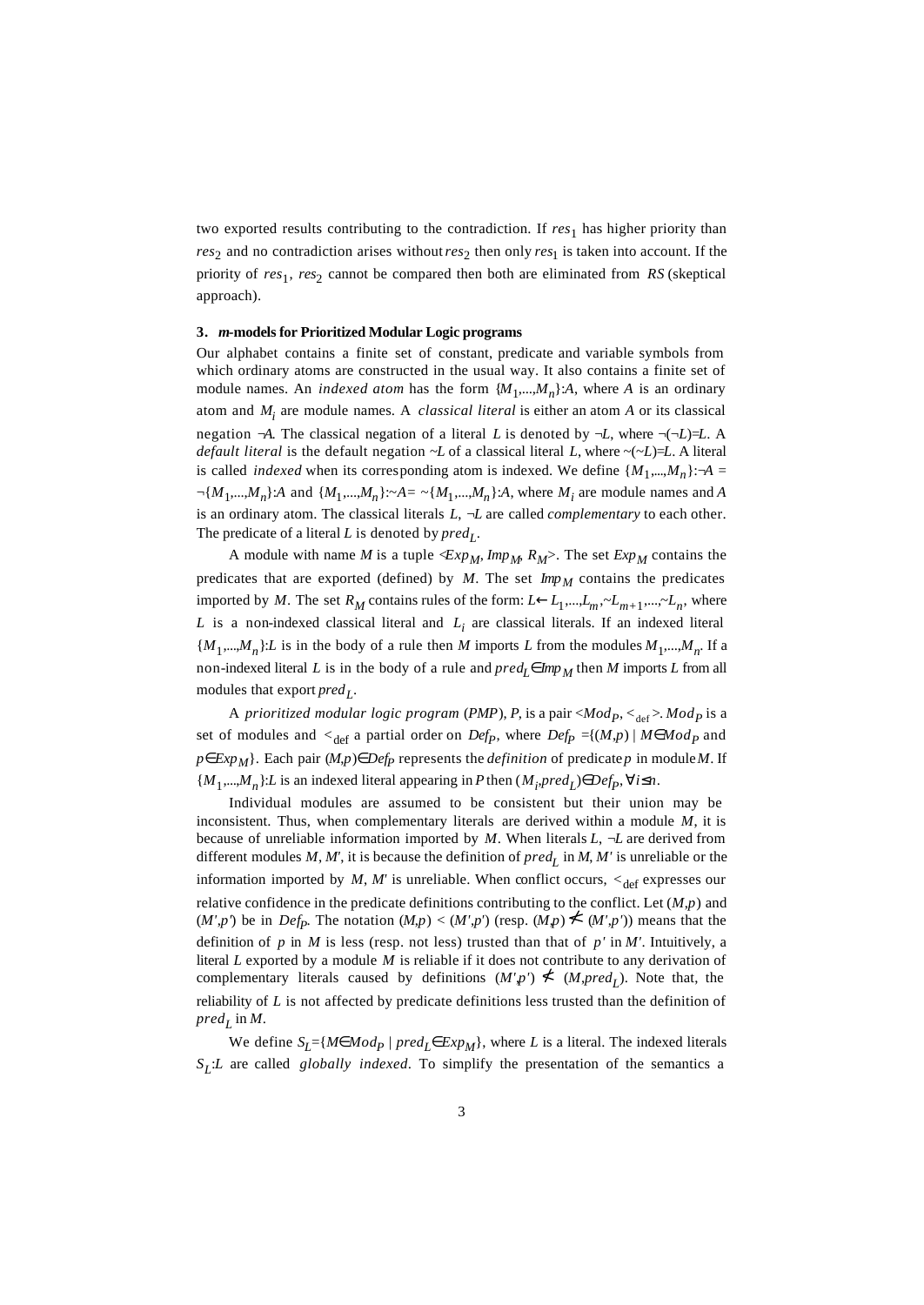*renaming* mechanism is employed. Let *r* be a rule in a module *M*. Then, the head *L* of *r* is replaced by a new literal *M#L*. Every non-indexed literal *L* in the body of *r* with *pred*<sub>*I*</sub>∉*Imp<sub>M</sub>* is replaced by *M#L*. Every non-indexed literal *L* in the body of *r* with *predL*∈*ImpM* is replaced by the globally indexed literal *S<sup>L</sup>* :*L*. Literals *M#L* are called *local* to *M* and they are not accessed by other modules. In contrast to local literals, *indexed* literals are accessible to all modules. When we refer to a *PMP*, we assume that the above renaming has already been done. Note that after renaming, only local and indexed literals appear in a module *M*. We define  $M\# \neg A = \neg M\# A$  and  $M\# \neg A = \neg M\# A$ , where *M* is a module name and *A* is an ordinary atom.

The set of all instantiations of the classical literals appearing in *P* and the globally indexed classical literals *S<sup>L</sup>* :*L*, where *L* appears in *P*, is called the *Herbrand Base* (*HB<sup>P</sup>* ) of *P*. Let *M* be a module. We define *close<sup>u</sup>* (*M*) as the extended program that results if we replace every indexed literal in *M* with the special proposition *u* (meaning *undefined*). We say that *M* is *internally consistent* iff the *extended well-founded semantics* [PeAl92] of *close*<sub>u</sub>(*M*) is defined (the *WFM* of *close*<sub>u</sub>(*M*) is not contradictory). All modules of a *PMP* are assumed to be internally consistent.

If *S* is a set of literals then  $\mathcal{S} = \{ \mathcal{L} \mid L \in S \}$  and  $\mathcal{S} = \{ \mathcal{L} \mid L \in S \}$ . The notations *Head<sup>r</sup>* and *Body<sup>r</sup>* denote the head and body of a rule *r*.

**Example 3.1:** A *contig* is a set of overlapping DNA fragments that span some region of a genome. One method to detect overlaps uses common features. The idea is that if the same feature is found in two DNA fragments then they probably overlap. The overlap is not certain because of unreliable experimental results and feature repetition in the genome. Consider the following *PMP* (before renaming) with modules *OF* (*OverlapFeature*), *OD* (*OverlapData*), *F* (*Feature*): (variables start with capital)

 feature <sup>×</sup> DNA fragment 1 feature  $_{\times}$ - DNA fragment 2

**module** *OF* **exports** *overlap* **imports** *feat*

<sup>/\*</sup> If the same feature *Feat* is found in *Frag*1 and *Frag*2 then the fragments overlap \*/ **rules** *overlap*(*Frag*1,*Frag*2)← *feat*(*Frag*1,*Feat*), *feat*(*Frag*2,*Feat*).

| <b>module OD exports</b> overlap                                                         | module F exports feat                              |
|------------------------------------------------------------------------------------------|----------------------------------------------------|
| /* Very reliable <i>Overlap</i> data */                                                  | /* A feature x is found in frag 1 and frag $2$ */  |
| <b>rules</b> $\neg overlap (frag1, frag2).$                                              | <b>rules</b> $featfrag 1, x)$ . $featfrag 2, x)$ . |
| $(F, feat) < (OD, overlap)$ /* overlap data in OD are more reliable than data in $F^*$ / |                                                    |

Even though the modules *OD*, *OF* and *F* are internally consistent, their union is inconsistent because both *overlap*(*frag*1,*frag*2) and ¬*overlap*(*frag*1,*frag*2) can be derived from the above rules. Note that ¬*overlap*(*frag*1,*frag*2) is derived from module *OD* and that the derivation of *overlap*(*frag*1,*frag*2) from module *OF* depends on *feat*(*frag*1,*x*) and *feat*(*frag*2,*x*), exported by module *F*. Since (*F*,*feat*)*<* (*OD*,*overlap*), i.e., the definition of *feat* in *F* is less reliable that of *overlap* in *OD*, the results *feat*(*frag*1,*x*) and *feat*(*frag*2,*x*) are considered unreliable. Thus, the truth value of the literals *feat*(*frag*1,*x*) and *feat*(*frag*2,*x*) is considered unknown and the literal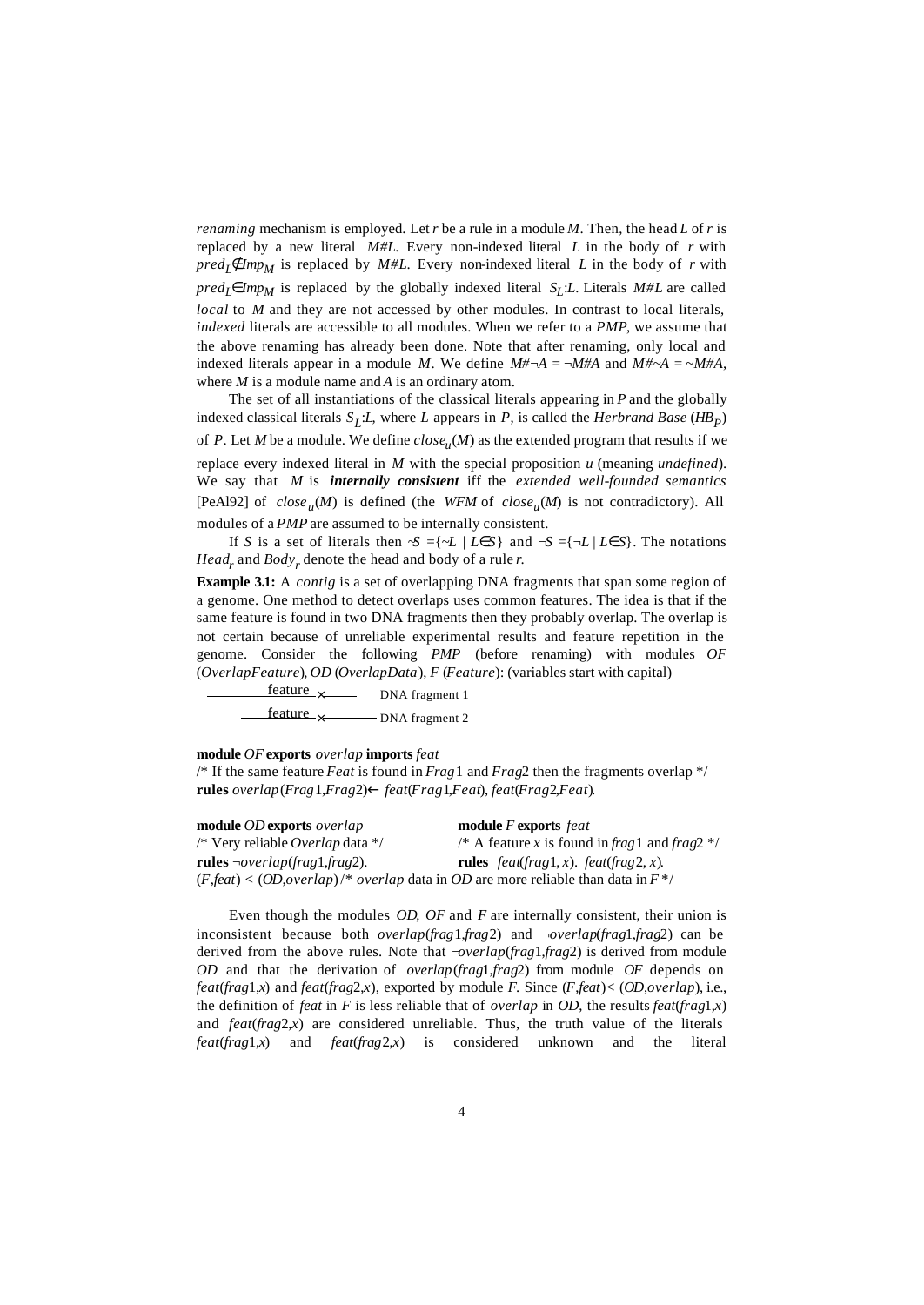¬*overlap*(*frag*1,*frag*2) is evaluated as true. After the renaming mechanism is employed, modules become:

**module** *OF* **exports** *overlap* **imports** *feat*

**rules** *OF#overlap*(*Frag*1,*Frag*2)← {*F*}:*feat*(*Frag*1, *Feat*), {*F*}:*feat*(*Frag*2, *Feat*).

**module** *OD* **exports** *overlap* **module** *F* **exports** *feat* **rules** ¬*OD#overlap*(*frag*1,*frag*2). **rules** *F#feat*(*frag*1, *x*). *F#feat*(*frag*2, *x*). **Definition 3.1 (interpretation):** Let *P* be a *PMP*. An interpretation *I* is a set of literals *T*∪~*F*, where *T* and *F* are disjoint sets of classical literals. *I* is *consistent* iff *T*∩¬*T* =Ø. *I* is *coherent* iff it satisfies the *coherence property*: ¬*T*⊆*F*.

In the above definition, *T* contains the *classically true* literals,  $\neg$ *T* contains the *classically false* literals and the set *F* contains the literals *false by default*. The *coherence operator* (*coh*) [PeAl92] is used to transform an interpretation to a coherent one. If *I* is a set of literals then  $\mathbf{coh}(I) = I \cup \{-L | \neg L \in I\}$ .

**Definition 3.2 (truth valuation of a literal):** A literal *L* is true (resp. false) w.r.t. an interpretation *I* iff *L*∈*I* (resp.  $\neg$ *L*∈*I*). A literal that is neither true nor false w.r.t. *I*, it is undefined w.r.t. *I*.

An interpretation *I* can be seen equivalently as a function from the set of classical literals to  $\{0, 1/2, 1\}$ , where  $I(L)=1$  when *L* is true w.r.t. *I*,  $I(L)=0$  when *L* is false w.r.t. *I* and *I*(*L*)=1/2 when *L* is undefined w.r.t. *I*. We define  $I(\emptyset) = 1$  and  $I(S) = \min\{I(L) | L \in S\}$ , where *S* is a non-empty set of literals.

The truth value of a literal *M*#*L* represents the truth value of *L* in module *M*. A classical literal  $\{M_1, ..., M_n\}$ :*L* is true iff  $M_i \# L$  is true for an  $i \leq n$  and  $\{M_1, ..., M_n\}$ :*L* is reliable. A default literal  $\sim$ { $M_1$ ,..., $M_n$ }:*L* is true iff  $\sim$  $M_i$ #*L* is true for all *i*≤*n* and  $\sim$ { $M_1$ ,..., $M_n$ }:*L* is reliable. Let *I* be a set of literals known to be true. In Def. 3.5, the concept of reliable indexed literal is defined which is used in defining the *m-*models and in the fixpoint computation of the reliable semantics. To decide if an indexed literal *S*:*L* is reliable w.r.t. a definition (*M*,*p*), all possible derivations of complementary literals caused by definitions  $(M', p') \nleq (M, p)$  should be considered. *S:L* is reliable if it does not contribute to any such derivation of complementary literals. Intuitively,  $Pos_{[M, p], I}$ contains the literals possible to derive when results exported by modules *M'* with  $(M', pred_L) < (M,p)$  are ignored.

**Definition 3.3 (possible literal set):** Let *P* be a *PMP*, *I*,*J* sets of literals and (*M,p*)∈*DefP*. The *possible literal set* w.r.t.  $(M, p)$  and *I*, denoted by  $Pos_{[M, p], I}$ , is defined as follows:

• **PT**[*M,p*],*<sup>I</sup>* (*J*)={*M'#L* | ∃ *M'#L*←*L*<sup>1</sup> ,...,*L<sup>n</sup>* in module *M'* s.t. *Li*∈*J,* ∀*i*≤*n*} ∪

{*S*:*L*∈*HB*<sub>*P*</sub> | ¬*S*:*L*∉*I* and ∃ *M'*∈*S* s.t. *M'*#*L*∈*J* and (*M'*,*pred<sub><i>L*</sub>)</sub>  $\le$  (*M*,*p*)}

- $PF_{[M,p],I}(J)$  is the greatest set  $U \subseteq HB_P$  s.t. (i) if  $M' \# L \in U$  and *r* is a rule s.t.  $Head_r = M' \# L$  then  $\exists K \in Body_r$  s.t.  $K \in U$  or  $\sim K \in J$ , (ii) if *S*:*L*∈*U* then  $\forall M \in S$ , *M'***#***L***∈** *U* and  $(M', pred_L)$ <sup> $\not\leq$ </sup>  $(M, p)$ .
- **PW**<sub>[*M,p*]</sub>*,(J*) = *coh*(**PT**<sub>[*M,p*]</sub>*,(J*) ∪ ~**PF**<sub>[*M,p*]*,I*</sub>*(J*)).
- $Pos_{[M,p],I}$  is the least (w.r.t.  $\subseteq$ ) fixpoint of the operator  $PW_{[M,p],I}$ .

Intuitively, a literal *S*:*L* is reliable w.r.t.  $(M, p)$  and *I* iff there are no *K*,  $\overline{K}$  in Pos[*M,p*],*<sup>I</sup>* s.t. the derivation of *K* depends on *S*:*L*. The *dependency set* of *K* w.r.t. (*M*,*p*)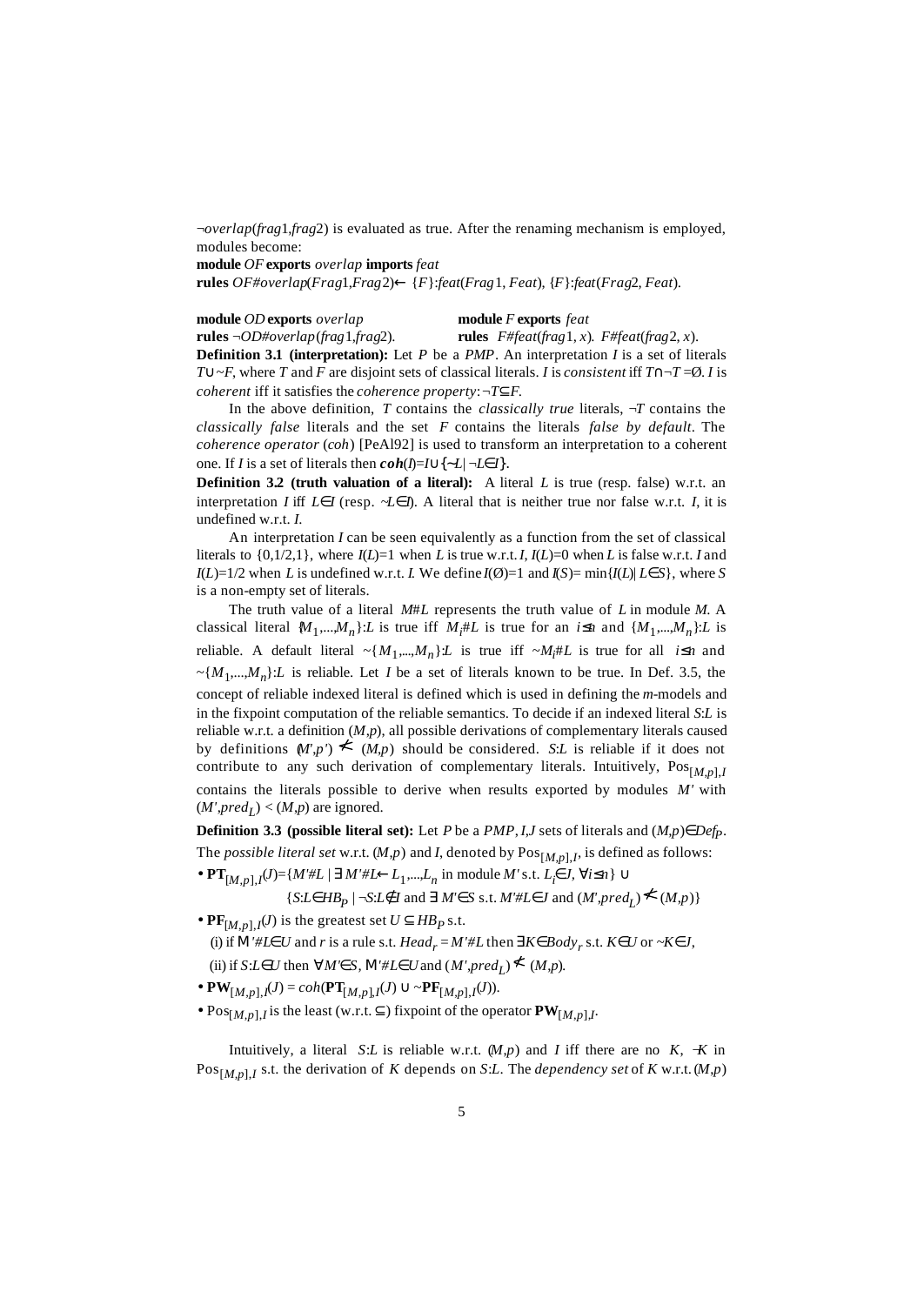and *I* is the set of literals in  $Pos_{[M,p],I}$  that the derivation of *K* depends on. Since *I* is a set of literals known to be true, the *dependency set* of a literal *K*∈*I* equals {}.

**Definition 3.4 (dependency set):** Let *P* be a *PMP*, *I* a set of literals and (*M,p*)∈*Def<sup>P</sup>* . The *dependency set* of a literal *K* w.r.t.  $(M, p)$  and *I*, denoted by  $Dep_{[M, p], I}(K)$ , is the least (w.r.t. ⊆) set  $D(K)$  s.t. if  $K \in I$  then  $D(K) = \{ \}$  else (i) If  $K = \sim M' \# L$  is a default literal then

(a)  $D(¬M'#L) ⊂ D(¬M'#L)$  and (b)  $\forall$  *M'*#L $\leftarrow$ *L*<sub>1</sub>,...,*L*<sub>n</sub> in *M'*, if  $\sim$ *L*<sub>f</sub> $\in$  Pos<sub>[*M,p*],*I*</sub> for *i*≤*n* then D( $\sim$ *L*<sub>*i*</sub>) $\subseteq$ D( $\sim$ *M'*#*L*). (ii) If *K*=*M'*#*L* is a classical literal then if *M*′#*L*←*L*<sub>1</sub>,...,*L*<sub>*n*</sub></sub> in *M*′ s.t. {*L*<sub>1</sub>,...,*L*<sub>*n*</sub>}⊆Pos<sub>[*M*,*p*],*I*</sub> then D(*L<sub>i</sub>*)⊆D(*M*′#*L*), ∀*i*≤*n*. (iii) If  $K = -S$ :*L* is a default literal then (a) D( $\neg$ *S*:*L*) ⊆D( $\neg$ *S*:*L*) and (b) if ∀*M*'∈*S*,  $(M', pred_L)$ <sup> $\not\leq$ </sup>  $(M, p)$  and ~*M'*#*L*∈Pos<sub>[*M,p*],*I*</sub> then D( $\sim$ *M'*#*L*) ⊂D( $\sim$ *S*:*L*), ∀*M'*∈*S* and  $\sim$ *S'*:*L*∈D( $\sim$ *S*:*L*), ∀*S'*⊂*S*. (iv) If  $K = S \mathcal{L}$  is a classical literal then

(a)  $D(M#L) ⊆ D(S:L)$ , ∀*M'*∈*S* s.t.  $(M', pred_L)$  ≮  $(Mp)$  and *S*': $L ∈ D(S:L)$ , ∀*S'* $⊆ S$ .

**Definition 3.5 (reliable indexed literal):**Let *P* be a *PMP, I* a set of literals, *S*:*L* a literal,  $(M,pred<sub>L</sub>)∈Def<sub>P</sub>, M∈S and p be equal to pred<sub>L</sub>.$ 

• The literal *S*:*L* is *unreliable* w.r.t. (*M*,*p*) and *I* iff ∃ ¬*K*∈Pos[*M,p*],*<sup>I</sup>* s.t. if *K* = *S'*:*L* with *S'* ⊃ *S* then *S*:*L*∈Dep<sub>[*M,p*],*I*</sub>(*M'*#*L*) for an *M'*∈ *S'* s.t. (*M',p*)  $\neq$  (*M,p*) else *S*:*L*∈Dep[*M,p*],*<sup>I</sup>* (*K*).

• The literal *S*:*L* is *reliable* w.r.t.(*M*,*p*) and *I* iff it is not *unreliable* w.r.t.(*M*,*p*) and *I.*

Assume that *S*:*L* is *unreliable* w.r.t. (*M*,*p*) and *I*. If *K* of Definition 3.5 is a local literal  $M''\#L'$  then (i) the literals  $K$ ,  $\neg K$  are derived inside module  $M'$  and (ii) *S*:*L* contributes to the derivation of *K*. If  $K = S'L' \neq S.L$  is an indexed literal then: (i) there are literals *M'*#L', ¬*M'*<sup>\*#L'</sup> derived in modules *M'*∈*S'* and *M'*∈*S'* s.t.  $(M', p)$  <del>≮</del>  $(M, p)$  and  $(M'', p) \nless (M, p)$ , and (ii) *S*:*L* contributes to the derivation of *M'#L'*. If  $K = S$ :*L* then there are literals  $M'#L$ , ¬ $M''#L$  derived in modules  $M' \in S$  and  $M'' \in S$  with  $(M', p) \nleq (M, p)$  and  $(M'',p) \nless (M,p).$ 

**Example 3.2:** Let *P* be the *PMP* of Example 3.1 and *I*=Ø.

Pos[*OD*,*overlap*],*<sup>I</sup>* = *coh*({¬*OD#overlap*(*frag*1,*frag*2), ¬{*OD*}:*overlap*(*frag*1,*frag*2), ¬{*OD*,*OF*}:*overlap*(*frag*1,*frag*2)})

The literal ¬{*OD*}:*overlap*(*frag*1,*frag*2) is reliable w.r.t. (*OD*,*overlap*) and *I* because ¬{*OD*}:*overlap*(*frag*1,*frag*2) ∉ Dep[*OD*,*overlap*],*<sup>I</sup>* (¬*K*), ∀*K*∈Pos[*OD*,*overlap*],*<sup>I</sup>* . Similarly, ¬{*OD*,*OF*}:*overlap*(*frag*1,*frag*2) is reliable w.r.t. (*OD*,*overlap*) and *I*.

 $Pos_{[F,feat],I} = coh({F#feat(frag1,x), F}_{\text{f}$ :*feat*(*frag*1,*x*), *F#feat*(*frag*2,*x*), {*F*}:*feat*(*frag*2,*x*), *OF#overlap*(*frag*1,*frag*2), {*OF*}:*overlap*(*frag*1,*frag*2), {*OD*,*OF*}:*overlap*(*frag*1,*frag*2), ¬*OD#overlap*(*frag*1,*frag*2), ¬{*OD*}:*overlap*(*frag*1,*frag*2), ¬{*OD*,*OF*}:*overlap*(*frag*1,*frag*2)}) The literal {*F*}:*feat*(*frag*1,*x*) is unreliable w.r.t. (*F*,*feat*) and *I* because (i) ¬{ $OD, OF$ }:*overlap*( $frag1, frag2$ ) ∈  $Pos_{[F,feat], I}$  and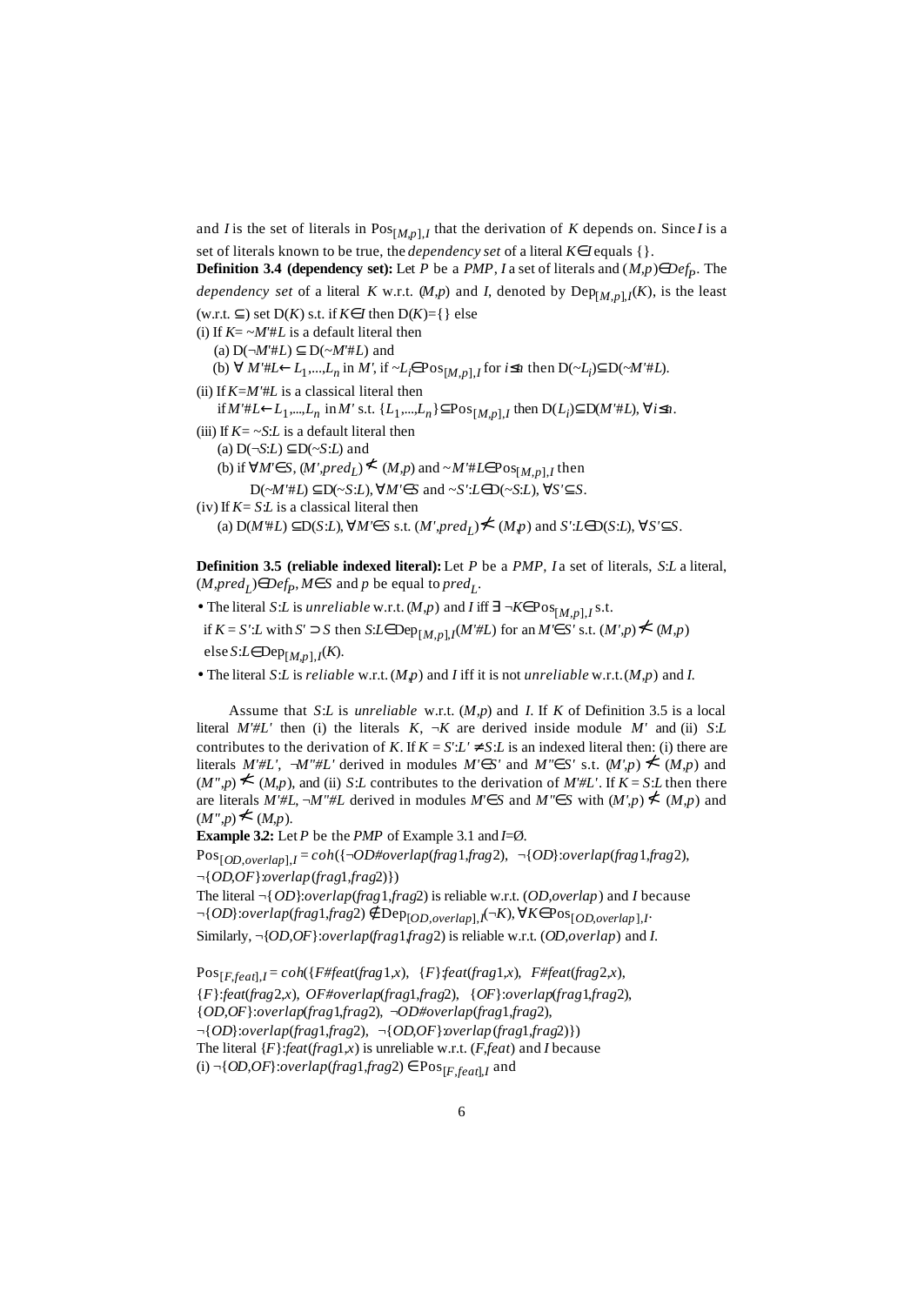(ii) {*F*}:*feat*(*frag*1,*x*) ∈ Dep[*F*,*feat*],*<sup>I</sup>* ({*OD*,*OF*}:*overlap*(*frag*1,*frag*2)). Similarly, {*F*}:*feat*(*frag*2,*x*) is unreliable w.r.t. (*F*,*feat*) and *I*.

 $Pos_{[OF, overlap], I} = Pos_{[F, feat], I}$ . The literal  ${OF}$ :*overlap*(*frag* 1,*frag* 2) is reliable w.r.t. (*OF*,*overlap*) and *I* whereas the literal {*OD*,*OF*}:*overlap*(*frag*1,*frag*2) is not. **Definition 3.6 (***m-***model):** Let *P* be a *PMP*. A consistent, coherent interpretation *I* is an *m-model* of *P* iff (i)  $\forall$  rule *r*, *I*(*Head*<sub>*r*</sub>)≥*I*(*Body*<sub>*r*</sub>)</sub> and (ii)  $\forall$  classical literal *S*:*L*, both of the following are true:

 − if *I*(*S*:*L*)≠1 then ∀*M*∈*S* s.t. *I*(*M#L*)=1, *S*:*L* is unreliable w.r.t. (*M*,*pred<sup>L</sup>* ) and *I* − if *I*(*S*:*L*)=0 then *I*(¬*S*:*L*)=1 or ∀*M*∈*S*, *I*(*M#L*)=0.

Since condition (i) defines 3-valued models [9], an *m*-model of *P* is a 3-valued model of every module of *P*. In condition (ii), the first subcondition expresses that if *S*:*L* is a classical literal, *M*∈*S* and *I*(*M#L*)=1 then *I*(*S*:*L*) can be ≠1 only if *S*:*L* is unreliable w.r.t. (*M*,*pred<sup>L</sup>* ) and *I*. The purpose of the second subcondition in condition (ii) is to allow *S*:*L* to be false when ¬*S*:*L* holds, even if ∃*M*∈*S* s.t. *I*(*M#L*)>0.

**Example 3.3:** Let *P* be as in Example 3.1. Then, *I* is an *m-*model of *P* where *I=coh*({*F#feat*(*frag*1,*x*), *F#feat*(*frag*2,*x*), ¬*OD#overlap*(*frag*1,*frag*2), ¬{*OD*}:*overlap*(*frag*1,*frag*2), ¬{*OD*,*OF*}:*overlap*(*frag*1,*frag*2)}).

### **4. Reliable Semantics for Prioritized Modular Logic Programs**

In this Section, we define the *reliable model*, *stable m-models* and *reliable semantics* of a *PMP*, *P*. We show that the reliable model of *P* is the least (w.r.t.  $\subseteq$ ) stable *m*-model of *P*.

**Definition** 4**.1 (***m-***unfounded set):** Let *P* be a *PMP* and *J* a set of literals. A literal set *U*  ⊆*HB<sup>P</sup>* is *m-unfounded* w.r.t. *J* iff

(i) if  $M \# L \in U$  and *r* is a rule with  $Head_r = M \# L$  then  $\exists K \in Body_r$  s.t.  $K \in U$  or  $\sim K \in J$ ,

(ii) if *S*: $L \in U$  then  $\forall M \in S$ ,  $M \# L \in U$  and  $\sim S$ : $L$  is reliable w.r.t.  $(M, pred_L)$  and  $J$ .

The  $\mathbf{W}_P$  operator extends the  $\mathbf{W}_P$  operator of the *WFS* [11], to *PMPs*.

**Definition <sup>4</sup>.2 (W<sub>P</sub> operator):** Let *P* be a *PMP* and *J* a set of literals. We define:

• **T**(*J*)={*M#L* | ∃ *M#L*←*L*<sup>1</sup> ,...,*Ln* in module *M* s.t. *Li*∈*J,* ∀*i*≤*n*} ∪

{*S*:*L*∈*HP<sup>P</sup>* | *M#L*∈*J*, *M*∈*S* and *S*:*L* is reliable w.r.t. (*M*,*pred<sup>L</sup>* ) and *J*}

- **F**(*J*) is the greatest *m-*unfounded set w.r.t. *J*.
- **W***<sup>P</sup>* (*J*)=*coh*(**T**(*J*)∪~**F**(*J*)).

The union of two *m-*unfounded sets w.r.t. *J* is an *m-*unfounded set w.r.t. *J*. So, **F**(*J*) is the union of all *m*-unfounded sets w.r.t. *J*. We define the transfinite sequence  $\{I_a\}$  as follows:  $I_0 = \{\}, \ I_{a+1} = \mathbf{W}_P(I_a) \text{ and } I_a = \bigcup \{I_b \mid b < a\} \text{ if } a \text{ is a limit ordinal.}$ 

**Proposition** <sup>4</sup>**.1:** Let *P* be a *PMP*. {*I*<sub>*a*</sub>} is a monotonically increasing (w.r.t.  $\subseteq$ ) sequence of consistent, coherent interpretations of *P*.

Since  $\{I_a\}$  is monotonically increasing, there is a smallest ordinal *d* s.t.  $I_d = I_{d+1}$ .

**Proposition**  $4.2$ : Let *P* be a *PMP*. Then,  $I_d$  is an *m*-model of *P*.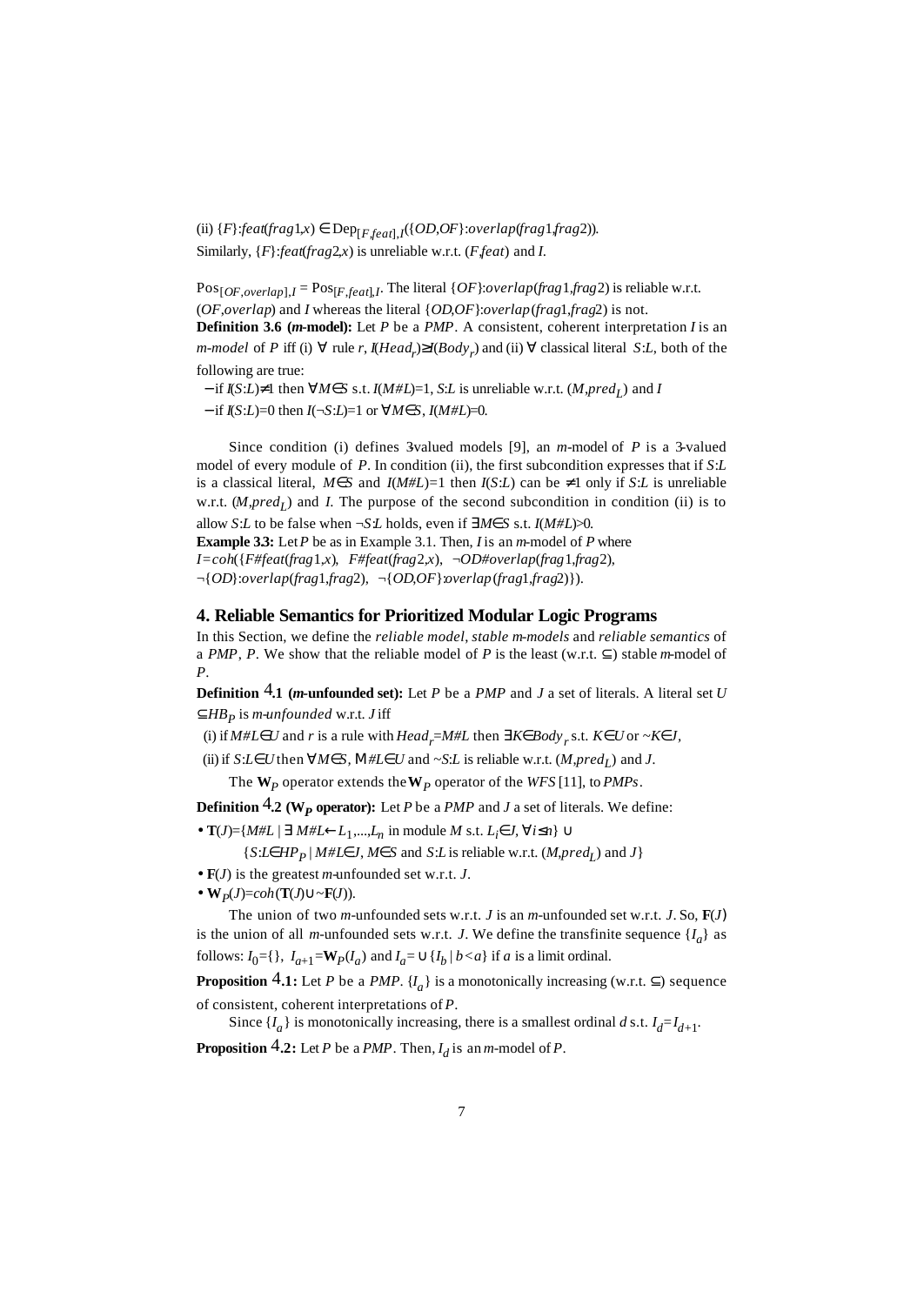**Definition** 4**.3 (reliable semantics):** Let *P* be a *PMP*. The *reliable model* of *P*, *RM<sup>P</sup>* , is

the *m*-model *Id* . The *reliable semantics* of *P* is the "meaning" represented by *RMP*.

It is possible that a local literal  $M#L \in RM_P$  but  $\{M\}$ :*L*∉*RM*<sub>*P*</sub>. This, intuitively, means that module *M* concludes *L* but that conclusion may be erroneous.

**Example** 4**.1:** Let *P* be the program of Example 3.1 and *I* be the *m-*model of Example 3.3. Then, *I* is the reliable model of *P*. When  $\lt_{def} = \{\}$ ,  $RM_p = \text{coh}(\text{F#} \text{feat} \text{frac} \text{1}, x)$ , *F#feat*(*frag*2,*x*), ¬*OD#overlap*(*frag*1,*frag*2)}).

**Proposition**  $4.3$ : Let *P* be a *PMP*. The complexity of  $RM_p$  is polynomial w.r.t. |*P*|.

The reliable model of a *PMP* corresponds to its skeptical meaning. Credulous meanings can be obtained using the transformation *P*/*<sup>m</sup> I*, where *I* is an interpretation of *P*. The transformation *P*/*I* is defined in [5, 9] for a normal program *P*.

**Definition** <sup>4</sup>.4 (**transformation**  $P/mI$ ): Let *P* be a *PMP* and *I* an interpretation. The program *P*/*<sup>m</sup> I* is obtained from *P* as follows:

(i) Remove all rules that contain in their body a default literal  $\sim L$  s.t.  $I(L)=1$ .

(ii) Remove any rule *r* s.t.  $I(\neg Head_r)=1$ .

(iii) Remove from the body of the remaining rules any default literal  $\sim L$  s.t.  $I(L)=0$ .

(iv) Replace all remaining default literals ~*L* with *u*.

(v) For all *S*:*L*∈*HB<sup>P</sup>* s.t. *I*(*S*:*L*)=1/2,

− for all *M*∈*S,* if *I*(*M*#*L*)=1 then add *S*:*L*←*u* else add *S:L*←*M*#*L*,

− if ∃*M*∈*S* s.t. *~S*:*L* is unreliable w.r.t. (*M*,*pred<sup>L</sup>* ) and *I* then add *S*:*L*←*u*.

(vi) For all *S*:*L*∈*HB<sup>P</sup>* s.t. *I*(*S*:*L*)≠1/2 and *I*(¬*S*:*L*)≠1, add *S*:*L*←*M#L*, ∀*M*∈*S.*

We say that a stable *m*-model *I* of *P* is the *least*<sub>*v*</sub> model of *P* iff  $I(L)\leq I'(L)$ , for any stable *m*-model *I'* and classical literal *L* of *P*.

**Definition** 4**.5 (stable m-model):** Let *P* be a *PMP* and *I* an *m-*model of *P*. *I* is a *stable mmodel* of *P* iff  $least_v(P/m)$  *I*)=*I*.

Let *I* be a stable *m-*model of *P*. If *S*:*L* is unreliable w.r.t. (*M*,*pred<sup>L</sup>* ) and *I*, for an *M*∈*S* then the truth value of *S*:*L* can be unknown w.r.t. *I* even if *I*(*M*#*L*)=1. If ~*S*:*L* is unreliable w.r.t. (*M*,*pred<sup>L</sup>* ) and *I*, for an *M*∈*S* then the truth value of *S*:*L* can be unknown w.r.t. *I* even if  $I(M#L)=0$ , for all  $M \in S$ .

The *export rule set* of *P* is defined as  $ER_p = \{S: L \leftarrow M \# L | S: L \in HB_p \text{ and } P \}$ *M*∈*S*}∪ {~*S:L*←~*M*<sub>1</sub>#*L*,...,~*M<sub>n</sub>*#*L* | *S:L*∈*HB<sub>P</sub>* and *S* ={*M*<sub>1</sub>,...,*M*<sub>n</sub>}}. An interpretation *I* of *P* satisfies  $r ∈ ER$ <sup>*p*</sup> iff  $I(Body) ≠ 1$  or  $I(Head<sub>r</sub>) = 1$ . Let  $I<sub>1</sub>, I<sub>2</sub>$  be two stable *m*-models of *P*. We say that  $I_1 \leq_{\text{sat}} I_2$  iff (i)  $\forall r \in ER_p$ , if  $I_1$  satisfies *r* then  $I_2$  satisfies *r* and (ii)  $I_1 \subseteq I_2$  or ∃*r*∈*ERP* s.t. *I*<sub>2</sub> satisfies *r* and *I*<sub>1</sub> does not satisfy *r*. In other words, *I*<sub>1</sub>  $\leq_{\text{sat}}$  *I*<sub>2</sub> iff *I*<sub>2</sub> satisfies more export rules than  $I_1$  or  $(I_1 \subseteq I_2$  and  $I_2$  satisfies the same export rules as  $I_1$ ). Maximal (w.r.t.  $\leq_{\text{cst}}$ ) stable *m*-models can be seen as the credulous meanings of *P*.

**Example** 4**.2:** Let *P* be the program of Example 3.1. Then *P* has four stable *m-*models:  $I_1 = RM_P$ ,  $I_2 = RM_P \cup coh({F}:feat(frag1,x))$ ,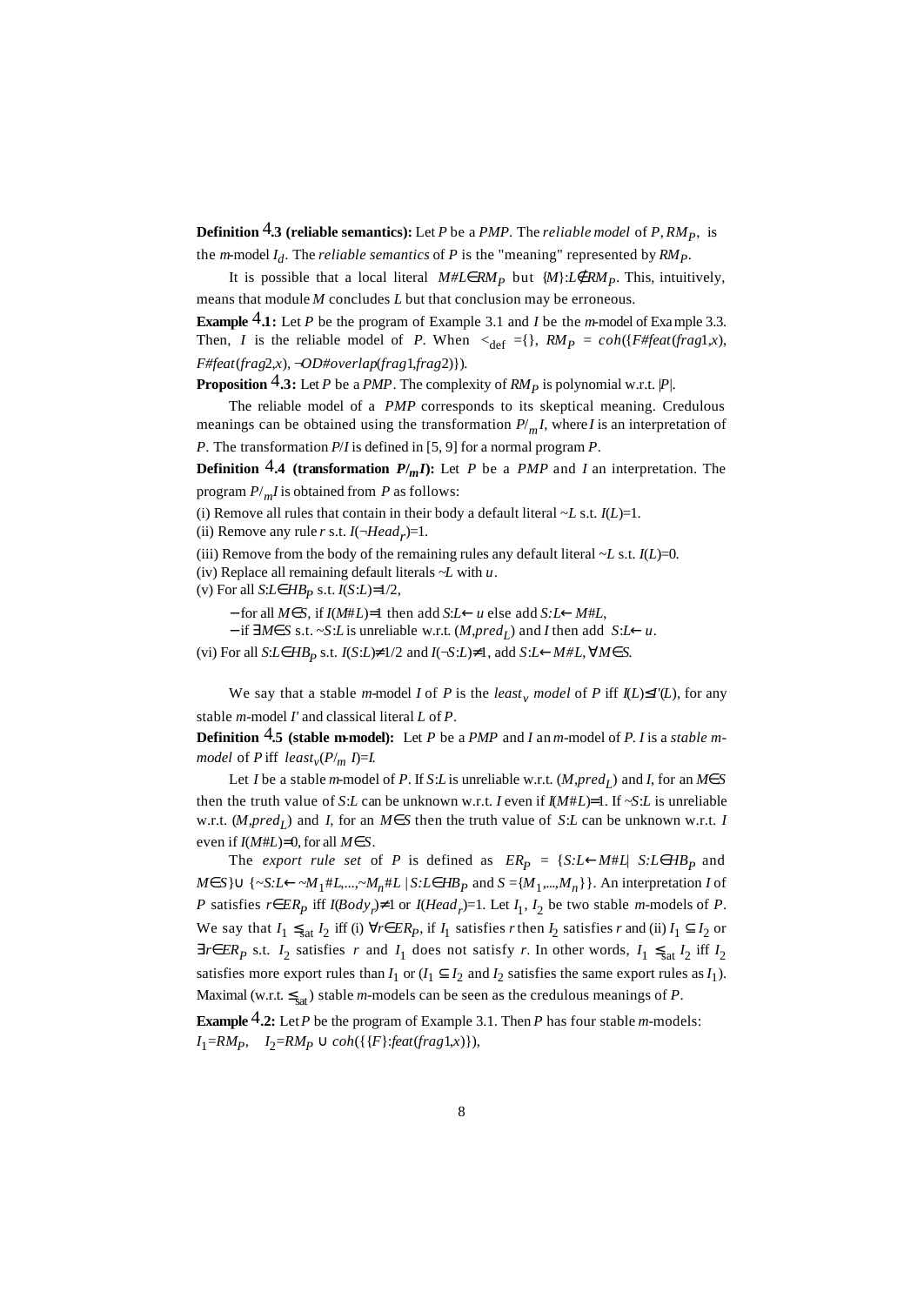$I_3 = RM_p \cup coh({F; feta(frag2, x)})$  and  $I_4 = RM_p \cup coh({F; feta(frag1, x)})$ , {*F*}:*feat*(*frag*2,*x*), *OF#overlap*(*frag*1,*frag*2), {*OF*}:*overlap*(*frag*1,*frag*2)}).  $I_2$ ,  $I_3$  and  $I_4$  are maximal (w.r.t.  $\leq_{\text{sat}}$ ) stable *m*-models of *P*. Note that Model *I* 2 does not satisfy {*F*}:*feat*(*frag*2,*x*)← *F*#*feat*(*frag*2,*x*), Model *I* 3 does not satisfy {*F*}:*feat*(*frag*1,*x*)← *F*#*feat*(*frag*1,*x*) and Model *I* 4 does not satisfy {*OD*,*OF*}:*overlap*(*frag*1,*frag*2)← *OF*#*overlap*(*frag*1,*frag*2). **Proposition** 4**.4:** Let *P* be a *PMP*. The reliable model of *P* is a stable *m-*model of *P*.

**Proposition <sup>4</sup>.5:** The reliable model of a *PMP* is its least (w.r.t.  $\subseteq$ ) stable *m*-model.

According to *RS* presented in the previous sections, the confidence in a globally indexed default literal  $\mathcal{A}$ , derived by the default rule for negation, depends on the minimal priorities of  $(M, pred<sub>L</sub>) \in Def<sub>P</sub>$ . Thus, in case of conflict,  $\sim L$  may not be considered less reliable than literals that their derivation is not based on closed-world assumptions. When this is undesirable for a set of predicates  $Pred_{\sim}$ , a new module  $M_{\sim}$ can be added which has no rules but exports all predicates in *Pred*<sub>~</sub>. Moreover, (*M*<sub>~</sub>,*p*') *<* (*M,p*) for all *p'*∈*Pred*<sup>~</sup> and definitions (*M,p*) other than (*M*<sup>~</sup> ,*p*)*.*

An *extended program with rule prioritization* (*EPP*) is naturally translated into a *PMP* by considering each rule as a module that imports the predicates appearing in its body and exports its head predicate. Thus, we have also defined the reliable semantics for EPPs. The *RS* for *EPPs* extends the *well-founded semantics* for normal programs [11] and *extended well-founded semantics* for extended programs [7].

# **6. Related Work**

The *contradiction removal semantics* (*CRS*) for extended programs [8] avoids contradictions brought about by closed world assumptions. For example, the *CRS* of *P*={¬*p*←∼*a*. *p*←. *b*←} is {*p, b*} which is non-contradictory. Yet, contradictions not based on closed world assumptions cannot be resolved. For example, nothing is concluded from  $P' = \{\neg p \leftarrow. \quad p \leftarrow. \quad b \leftarrow.\}$  though *b* should be true. The same is true for the semantics in [3, 12]. However, the  $RM_{P'} = \{\}.$ 

The *conservative reasoning* for extended programs, presented in [13], is as follows: if *r* is a rule and  $Body_r$  is true then  $Head_r$  is true iff for every rule *r'* s.t.  $Head_r =$  $\neg Head_r$ , *Body<sub>r</sub>* cannot be derived. For example, the conservative semantics of  $P = \{r_1 :$  $\neg a \leftarrow b$ .  $r_2$ : *a*.  $r_3$ :*b*.} is {*b*}. In *RS*,  $r_3$  is considered unreliable and *RMp'* ={}.

Prioritization of rules is investigated in the various variations of *ordered logic* [4, 6]. Even though these semantics are defined for all ordered logic programs, negation by default is not supported. Moreover, the rule ordering in ordered logic represents *exceptions* and not *reliability*. For, example, the ordered logic semantics of  $P = \{r_1 : \neg a$  $\leftarrow b$ . *r*<sub>2</sub>: *a*. *r*<sub>3</sub>:*b*.} with *r*<sub>3</sub><*r*<sub>2</sub><*r*<sub>1</sub> is {*b*} where as *RM*<sub>*P'*</sub> ={*a*, ~-*a*} since *r*<sub>3</sub><*r*<sub>2</sub>. When the prioritization of the rules is ignored, ordered logic and conservative reasoning [13] behave similarly. Prioritization of rules is also supported in [2]. However, there rules are considered to be clauses, i.e., there is no distinction between the head and the body of a rule. Thus, in [2], program  $P' = \{p \leftarrow \neg p\}$  is considered equivalent with  $\{p\}$  whereas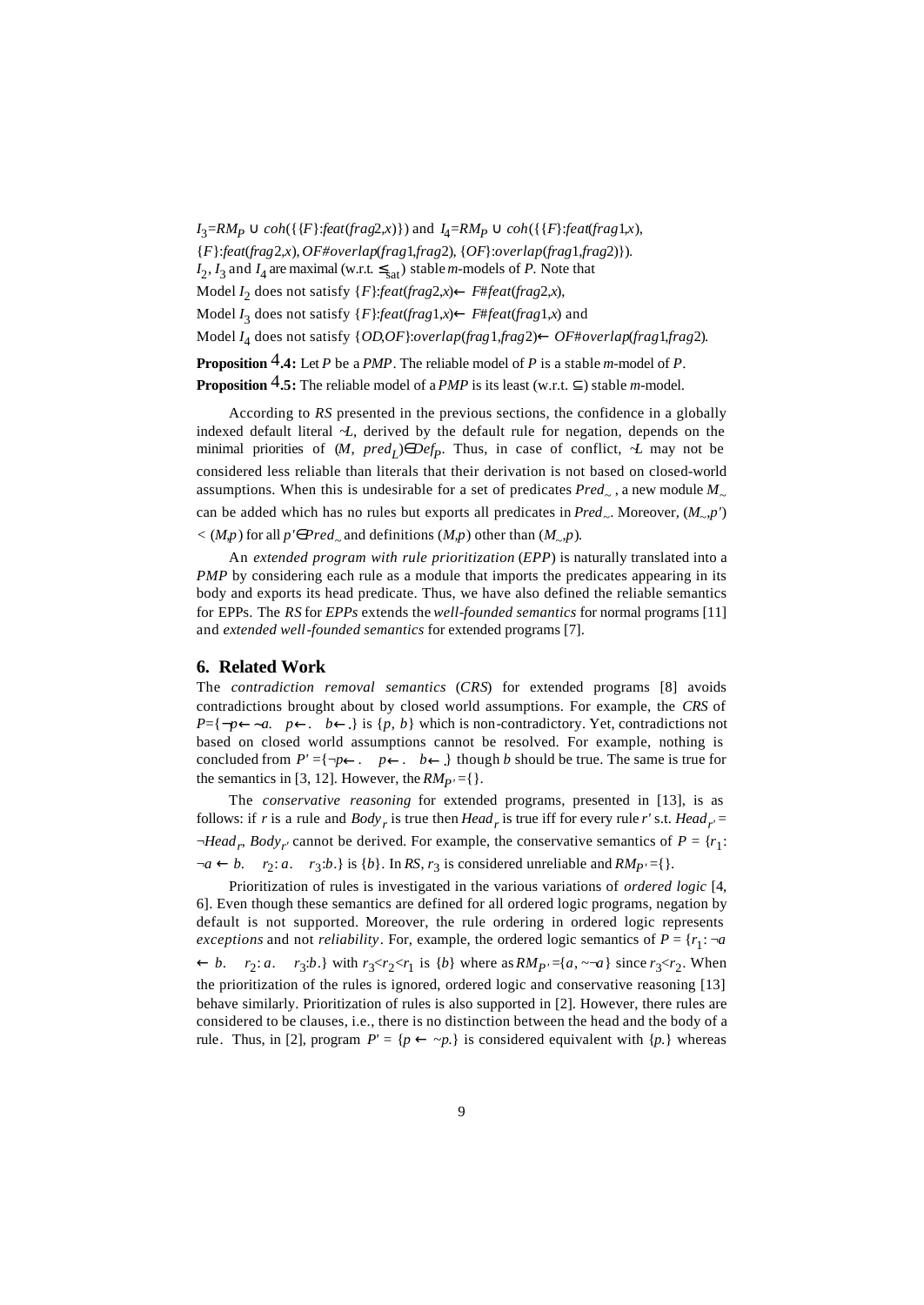the *WFM* of *P'* is {}. The semantics of the above program *P* according to [2] coincides with *RMP'*.

In [10], local *DBs* are combined with a supervisory *DB* in a framework based on *annotated logic*. However, though the supervisory *DB* can access literals defined in the local *DBs*, local *DBs* can access only local information. The resolution of conflicts between the local *DBs* is the responsibility of the supervisory *DB*.

# **8. Conclusions**

We have presented the reliable semantics (*RS*) of *prioritized modular logic programs* (*PMPs*). The purpose of the reliable semantics is to derive reliable information from contradictory *PMPs*. Every *PMP* has at least one *stable m-model*. The *reliable model* of a program *P* is the least (w.r.t.  $\subseteq$ ) stable *m*-model of *P* and it represents the skeptical "meaning" of *P*. Maximal (w.r.t.  $\leq_{\text{sat}}$ ) stable *m*-models of *P* represent the credulous "meanings" of *P.*

#### **REFERENCES**

**[1]** A. Bossi, M. Gabbrielli, G. Levi, M.C. Meo, "Contributions to the Semantics of Open Logic Programs", Proc. of the Intern. Conference of Fifth Generation Computer Systems (FGCS'92), 1992, pp. 570-580.

**[2]** S. Brass, U.W. Lipeck, "Semantics of Inheritance in Logical Object Specifications", 2nd Intern. Conf. on Deductive and Object-Oriented Databases, 1991.

**[3]** P.M. Dung, "An Argumentation Semantics for Logic Programs with Explicit Negation", 10th Intern. Conf. on Logic programming (ICLP'93), 1993, pp.616-630.

**[4]** D. Gabbay, E. Laenens, D. Vermeir, "Credulous vs. Sceptical Semantics for Ordered Logic Programs", Proc. of the 2nd International Conference on Knowledge Representation and Reasoning (KR'91), 1991, pp. 208-217.

**[5]** M. Gelfond, V. Lifschitz, "The Stable Model Semantics for Logic Programming", Proc. of the 5th Symposium on Logic Programming, 1988.

**[6]** E. Laenens, D. Vermeir, "Assumption-free Semantics for Ordered Logic Programs: On the Relationship Between Well-founded and Stable Partial Models", Journal of Logic and Computation, 2(2), 1992, pp. 133-172.

**[7]** L.M. Pereira, J.J. Alferes, "Well-founded Semantics for Logic Programs with Explicit Negation", 10th European Conf. on Artificial Intelligence, 1992, pp. 92-96.

**[8]** L.M. Pereira, J.N. Aparicio, J.J. Alferes, "Nonmonotonic Reasoning with Logic Programming", Journal of Logic Programming, 17, 1993, pp. 227-263.

**[9]** T. Przymusinski, "Well-Founded Semantics Coincides with the Three-Valued Stable Semantics", Fundamenta Informaticae XIII, 1990, pp. 445-463.

**[10]** V.S. Subrahmanian, "Amalgamating Knowledge Bases", to be published in ACM Transactions on Database Systems (TODS), 1994.

**[11]** A. van Gelder, K.A. Ross, J.S. Schlipf, "The Well-Founded Semantics for General Logic Programs", Journal of the ACM, 38(3), July 1991, pp.620-650.

**[12]** C. Witteveen, "Expanding Logic Programs", D. Pearce and G. Wagner (eds). Logics in AI, LNCS 633, 1992, pp. 372-390.

**[13]** G. Wagner, "Reasoning with Inconsistency in Extended Deductive Databases", Proc. of the 2nd Intern. Workshop on Logic Programming and Non-monotonic Reasoning, 1993, pp.300-315.